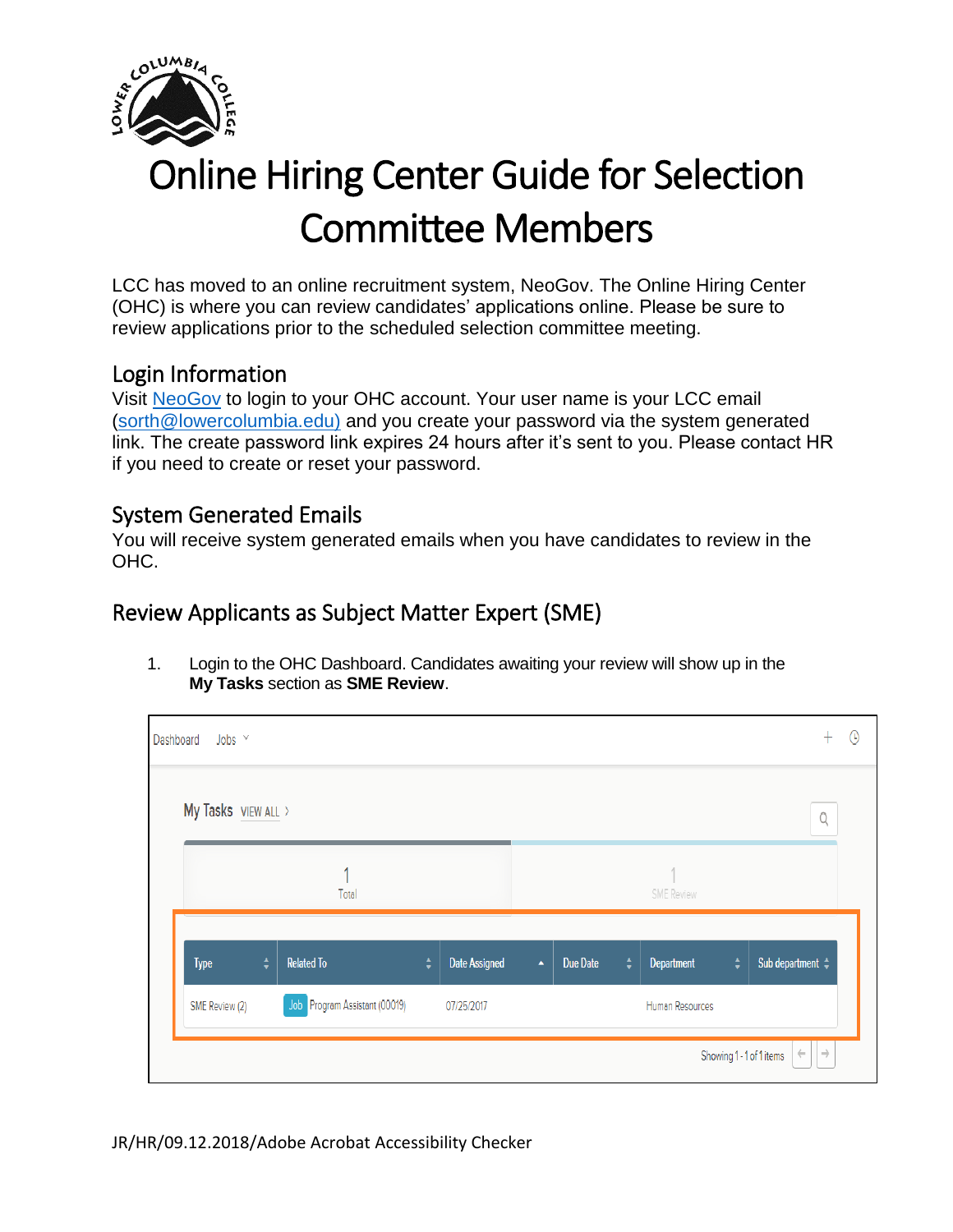| 2. | Select <b>SME Review</b> to see the list of Candidates to review. |
|----|-------------------------------------------------------------------|
|----|-------------------------------------------------------------------|

|       |         | $\overline{2}$<br>Total |        |                          |        | 2<br>Unreviewed    |    |                      | Reviewed |                          |
|-------|---------|-------------------------|--------|--------------------------|--------|--------------------|----|----------------------|----------|--------------------------|
|       |         | Person ID               | $\div$ | <b>Candidate Name</b>    | $\div$ | <b>Assigned By</b> | ∴≑ | <b>Last Reviewer</b> | ÷        | Last Reviewed $\div$     |
|       | $\beta$ | 5381182                 |        | Samantha M Orth          |        | Sam Orth           |    |                      |          |                          |
| П     | $\beta$ | 5381175                 |        | Serina Graham            |        | Sam Orth           |    |                      |          |                          |
| $\ll$ |         |                         |        | Items per page $20 \sim$ |        |                    |    |                      |          | Showing 1 - 2 of 2 items |

- 3. Click the **Candidate's name** to view their application and attachments
- 4. Review each Candidate. **Rate** the candidate on the right hand side and indicate if you recommend moving the candidate forward for interview and make comments (see Co[mmittee Member Interview Guidelines](http://internal.lowercolumbia.edu/departments/human-resources/_assets/documents/CommitteeMemberInterviewGuidelines.pdf) for tips on comments). You will not be able to view other committee members' ratings and comments when you're rating candidates.
	- **Rating 1 means you recommend the candidate for interview**
	- **Rating .5 means you might recommend, might not**
	- **Rating 0 means you do not recommend the candidate for an interview**
	- Review and rate all candidates prior to the selection committee review meeting.